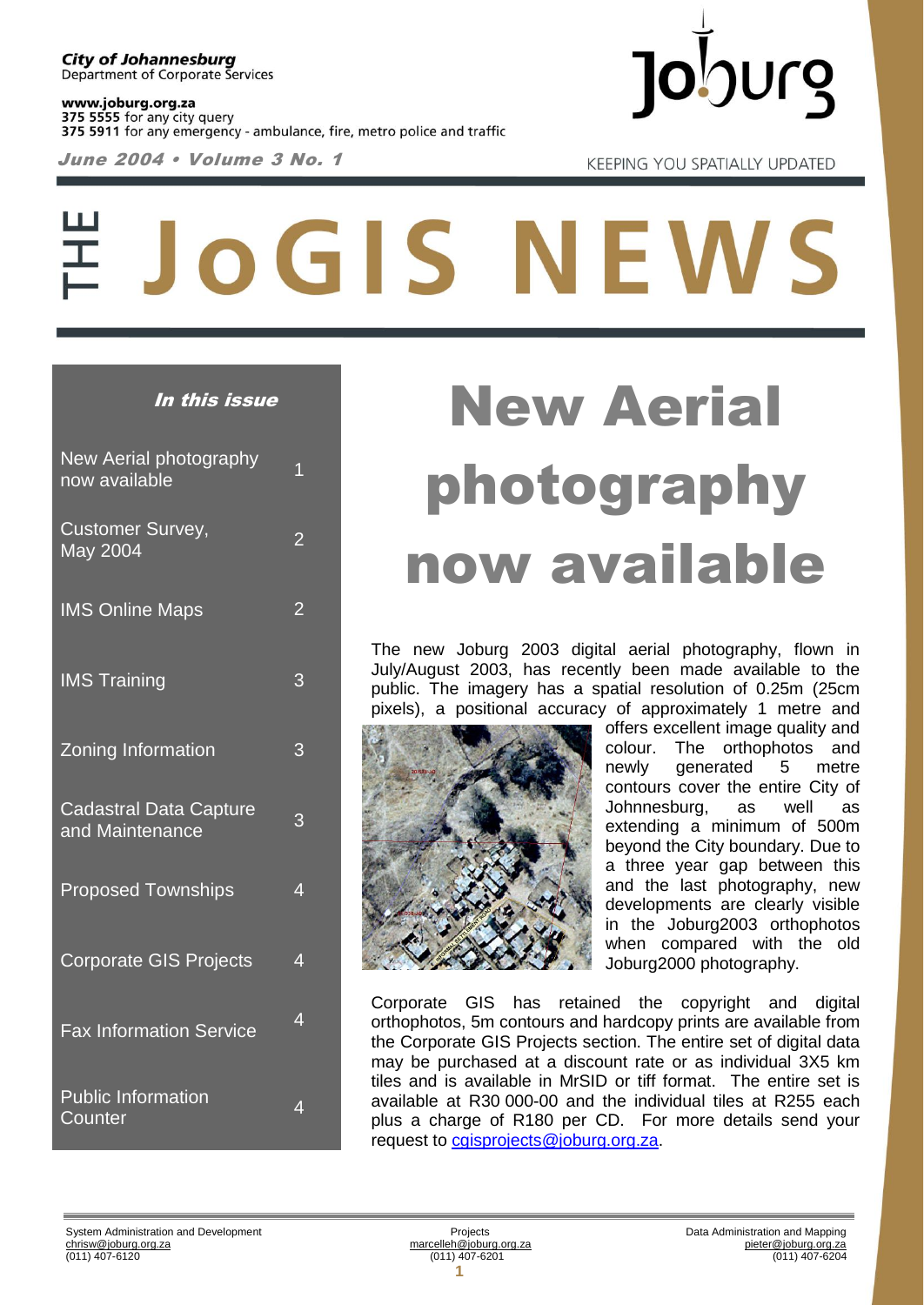### Customer Survey, May 2004

Corporate GIS would like to thank all those customers who participated in the May 2004 customer survey. The survey is an important measurement of the department's current services and is used to establish possible new directions in services and other requirements. Responses were received from the City's internal departments, the Regions, UACs and external clients.

The following positive trends were identified:

- The overall customer care rating for CGIS improved from 78% during the November 2003 survey to 83% during this survey, an improvement of 5%.
- Awareness of CGIS products and services on average increased 27% from the previous survey. This is an indication that the marketing, focused on especially external clients, has been successful. During the last survey only 12% of external clients were aware of the Internet Mapping Site, while an average of 86% has now been obtained.
- 98% of the respondents experience staff to be suitably/ adequately trained to assist with CGIS issues.
- Where CGIS cannot assist with a specific query, an average of 82% of the respondents feel that attempts are made to direct them to the appropriate person/department. This is an improvement of 25% from the previous survey and can largely be assigned to the appointment of the department's receptionist.
- All response times were rated above satisfactory. Improved satisfaction in response times could be measured for the information counter as well as data and map requests.
- The fax service and especially the payment mechanisms have been extremely useful services for the external clients. During the previous survey customers identified payment mechanisms as a matter of concern. Positive results of the department's efforts to improve payment mechanisms are reflected in the 12% increase in rating of this service.
- An average of 95% of the respondents will continue to make use of CGIS services, which includes all the UACs.

The following challenges were identified:

- External clients still perceive telephone accessibility below satisfactory.
- Response times for the Internet Mapping Service (IMS) were rated slightly lower on average.
- Although IMS awareness is high, 43% of the respondents (on average) have not utilised IMS.

In conclusion, the survey reflects positive results of the department's efforts to address issues identified during the previous survey. The department endeavours to be sensitive to customer requirements and will address the newly identified challenges in the same determined manner. The survey will be used as a basis for priority planning and marketing in the 2004/2005 financial year.

#### IMS Online Maps

At the end of January, the IMS Online Maps were launched – with free and subscription components available. The free site is available to anyone with Internet access and the subscription site, with additional datasets and functionality, is available to subscribers at a cost.

At the beginning of May, the City of Johannesburg launched the e-Services Web Site with a Single Signon environment. Due to this change, all clients of the City of Johannesburg now have the ability to update personal information – from billing statements to update meter readings and full access to IMS Online Maps – through accessing a single website. The Single Sign-on environment enables registration once on the City of Johannesburg e-Services website to gain access to all e-Services applications.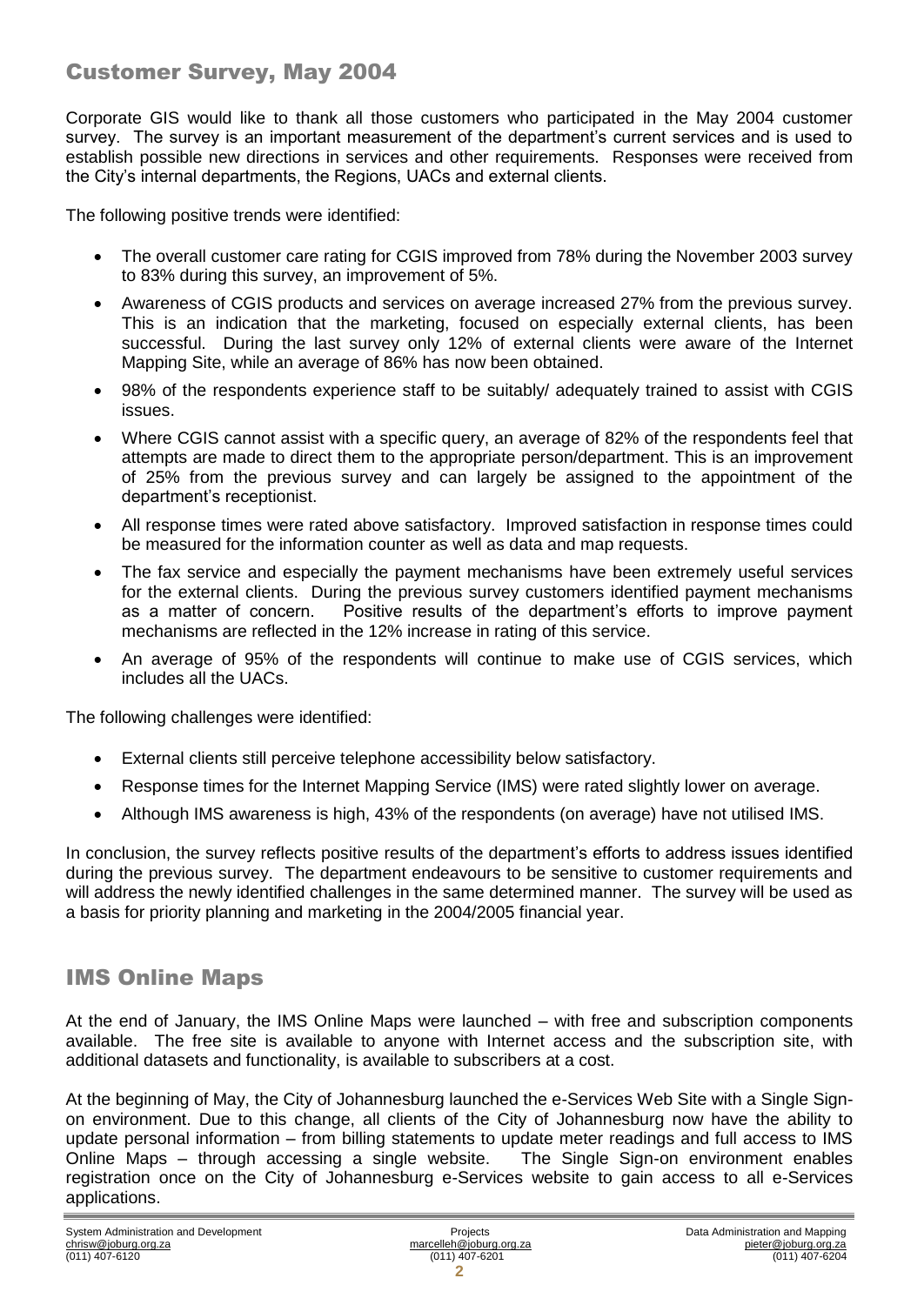There are two types of registration on the e-Services page, either the company or the individual registration. For the purposes of the IMS Online Maps, a company registration should be used if more than one user from a company is going to access the subscription map site, with all transactions being debited to the company account. In this situation, a company needs to be registered, with money deposited into the company account. The individual users at the company must then also be registered (as individuals) and then linked to the company account, from the company log in. The individuals would then log in, with their own individual details, to access the maps with the transactions being debited to the company account. Please note that the company account is purely administrative – and can only be used for depositing money into the account, querying statements and for managing individuals. Only individual accounts can query maps - with the transactions being debited to either the company the individual is linked to, or the individual's account.

For individuals, a single registration is required. Money is deposited into this account and the maps are then accessed from the individual log in, with the transactions being debited to the individual account.

Please go to the IMS Online Maps at the e-Services site for more information on all the above <http://eservices.joburg.org.za/joburg/eservices> .

#### IMS Training

Training is provided to IMS subscribers free of charge. External clients, UACs as well as City of Johannesburg Departments and Regions are welcome to attend. The purpose of the training is to familiarize clients with the site functions available. Attendance of one session is all that is required to learn how to use the site efficiently. Training takes place every second Friday from 10:00 to 12:00 in the Indaba Room (8th Floor, A Block, Metro Centre, Braamfontein). To book for training, please e-mail your name, company/ department and contact details to [marcelleh@joburg.org.za.](mailto:marcelleh@joburg.org.za)

#### Zoning Information

Steady progress is being made with the zoning information project and the capture target of 360 000 stands set for this financial year will be reached, an average capture rate of 30 000 stands per month. The capture process requires the spatial capturing of the zoning information (e.g. use zones, height zones, building lines) as well as the scanning and linking of all approved amendment schemes to the relevant stands. The purpose is to provide comprehensive zoning information to every end user.

The scanned A and B series Scheme maps on CD will continue to be updated and made available until the full data set is available through the GIS. The CD's containing street number maps are now replaced by the information on the website. For more information refer to the Johannesburg website at [www.joburg.org.za](http://www.joburg.org.za/) or contact [rethav@joburg.org.za.](mailto:rethav@joburg.org.za)

#### Cadastral Data Capture and Maintenance

Cadastral capture is back on track after the installation and testing of the new capture tools. Additional capacity will be given to this section to populate the billing system and to alleviate the billing backlog. This will release GIS resources that will be utilised to speed up the capture of newly registered stands and townships as well as proposed townships for which Surveyor General plans have been approved.